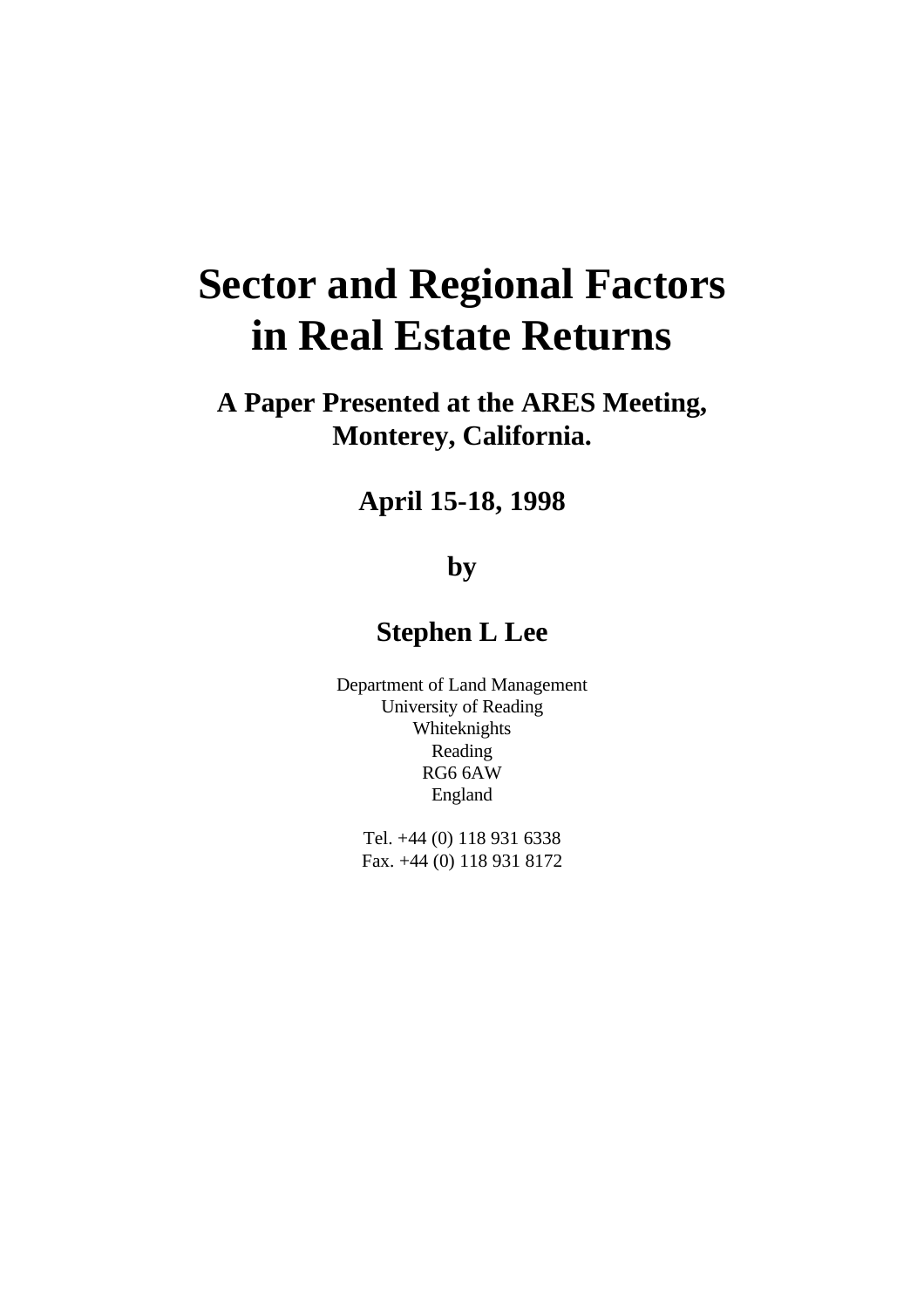#### **Abstract**

This paper presents a simple method to measure the effect of sector and regional factors in real estate returns, and thus provides a quantitative framework for analysing the relative impact of these two diversification categories to real estate portfolio selection. Using data on Retail, Office and Industrial properties spread across 326 real estate locations in the UK, over the period 1981 to 1995, the results show that the performance of real estate is largely sector-driven. A result in line with previous work. Which implies that the sector composition of the real estate fund should be the first level of analysis in constructing and managing the real estate portfolio. As a consequence real estate fund managers need to pay more attention to the sector allocation of their portfolios than the regional spread.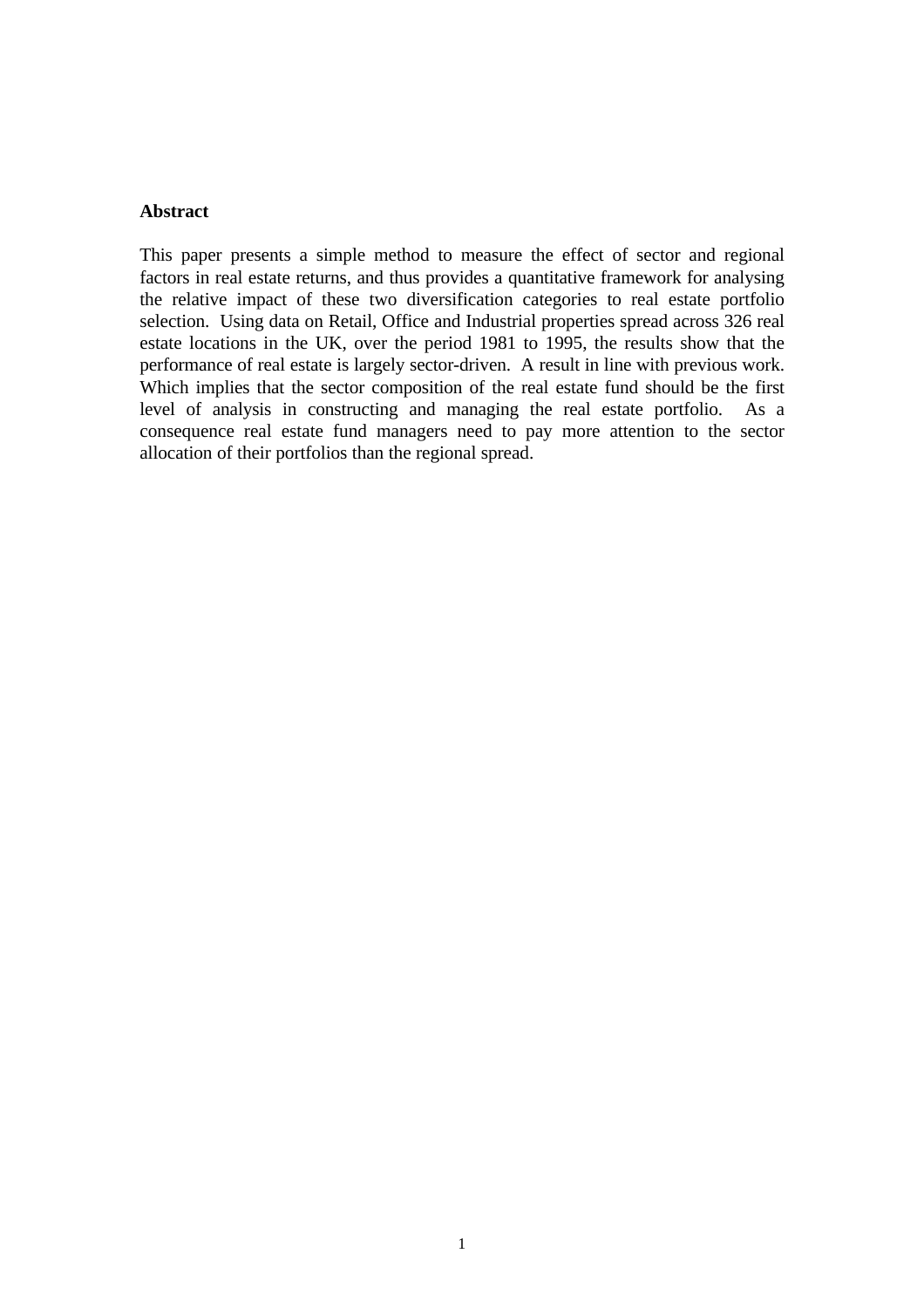### **Sector and Regional Factors in Real Estate Returns**

## **Introduction**

The use of Modern Portfolio Theory (MPT) for investment implies a top-down approach to portfolio allocation. The first decision to be made is to decide how much to allocate to each broad asset category; and second, the optimal allocation within each asset category. The first level decision has received considerable attention over the last few years with the place of real estate within mixed-asset portfolio being heavily scrutinised (see for example Byrne and Lee, 1995). The second level decision, that of the optimal composition within the property portfolio, as now begun to receive more attention (see McNamara and Morrell, 1994).

For real estate portfolios, the conventional approach to defining diversification categories is to use sector and regional classifications. This kind of classification recognises that different factors are likely to influencing the performance of property at both the sector and regional level. This sector and geographical diversification portfolio selection strategy supported by surveys of institutional investors' diversification approaches (Webb, 1984; Louargand, 1992 and De Witt, 1996).

In following a sector/regional diversification strategy real estate fund managers could employ two approaches to portfolio selection. That is in deciding to allocate funds by first sector followed by region or first by region and then sector. This first strategy is based on the belief that sector factors are the predominate driver of property returns. While the second approach would be followed by a fund manager who believes that real estate returns are more influenced by regional factors. The question that needs to be asked therefore are sector or regional factors more important in determining real estate returns?

This paper presents a simple method to measure the relative importance of these sector and regional factors in real estate returns, and thus provides a quantitative framework for analysing impact of the two approaches to real estate portfolio selection. In particular the results show that sectors factors dominate regional factor effects,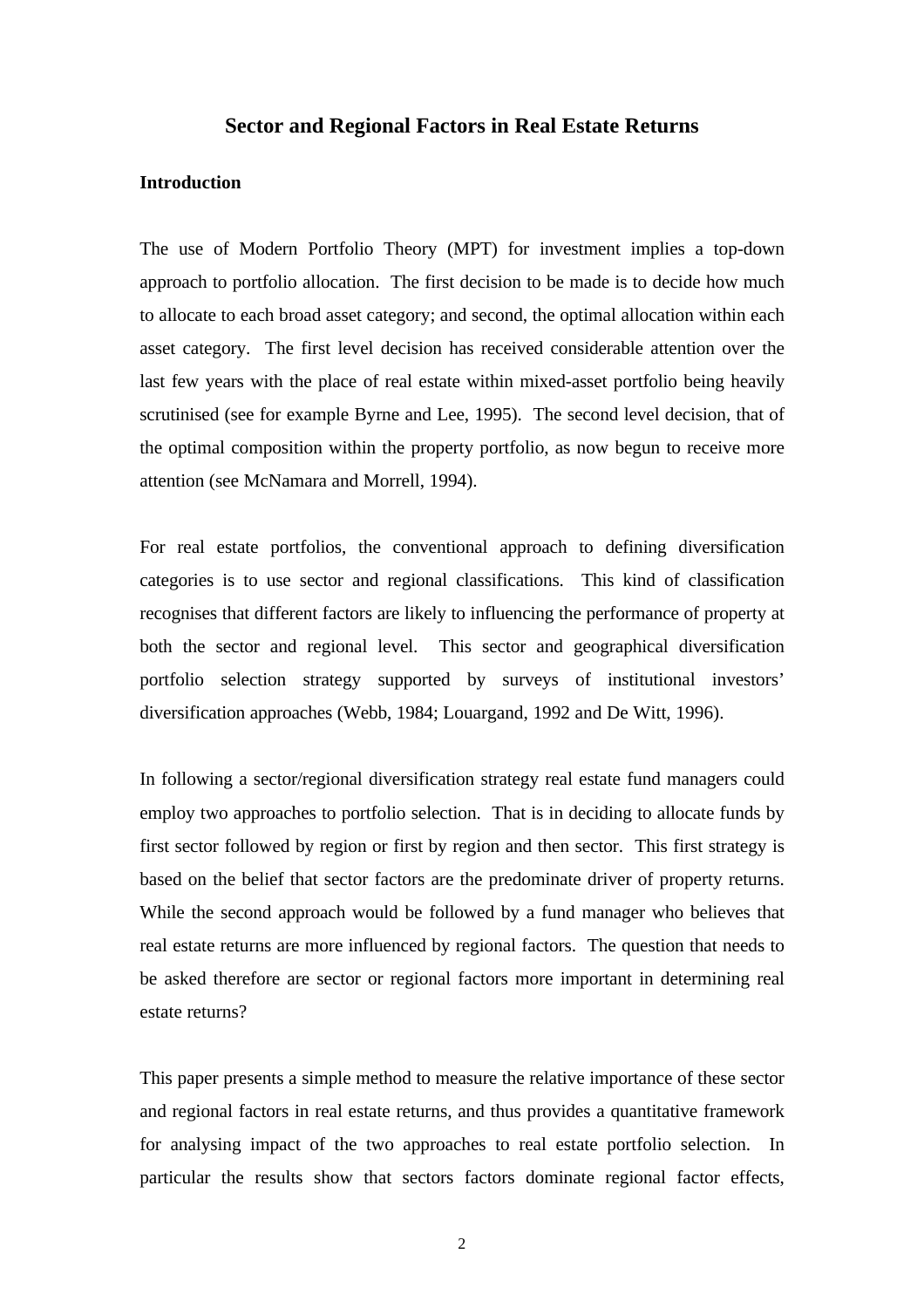indicating that real estate returns are sector-driven. This implies that the sector composition of the real estate fund should be the first level of analysis in constructing and managing the real estate portfolio. As a consequence real estate fund managers need to pay more attention to the sector rather than the regional composition of their portfolios.

The paper is set out as follows. The first section presents the data on which the analysis is based: total returns from the Investment Property Databank (IPD) *Key Centres Report*. Following which the next section describes the method of analysis. While the third and fourth sections presents the results and discuss the implication for the development and management of a real estate portfolio selection strategy. The final section presenting the conclusions of the study.

## **Data**

The sample data consists of the total returns on properties in three sectors, Retail, Office and Industrial in a total of 326 locations (essentially towns) in the UK over the period 1981 to 1995. The data are derived, with additions, from the *Key Centres Report* (IPD, 1996a). The data in the *Key Centres Report* are drawn from a total database of 12,302 properties at the end of 1995 with a aggregate value of £47,867m. To protect confidentiality no data are published for areas containing fewer than four properties in any of the years. For Offices and Industrials the *Key Centres* results are based on all Offices and Industrial properties covered by IPD in each location. For Retails, however, given the breakdown in the divisions between the real estate sectors with the advent of Retail warehouses, Retail related distribution warehouses and the like, in order to provide a Retail sample on a like for like basis only standard shops, that is standard 'high street' Retail stores, in each location are covered. The *Key Centres* data are also classified into the Standard Regions of the UK (see Figure 1) but with the South East subdivided into London and the Rest of the South East, as London represents a dominant area of institutional property investment (IPD, 1996b). Table 1 summarises the property sector and regional breakdown of the data.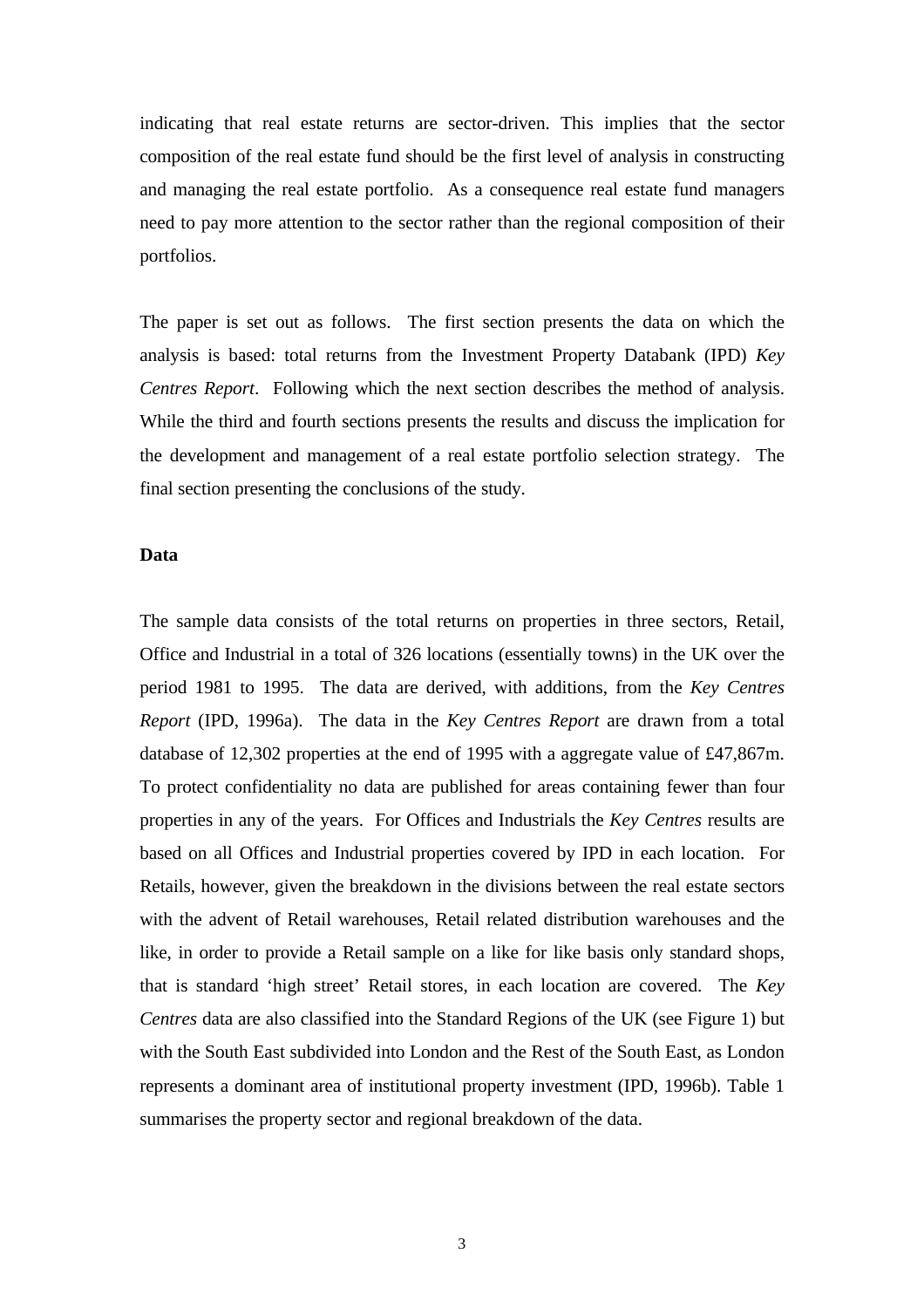# **Figure 1: The UK Standard Regions**

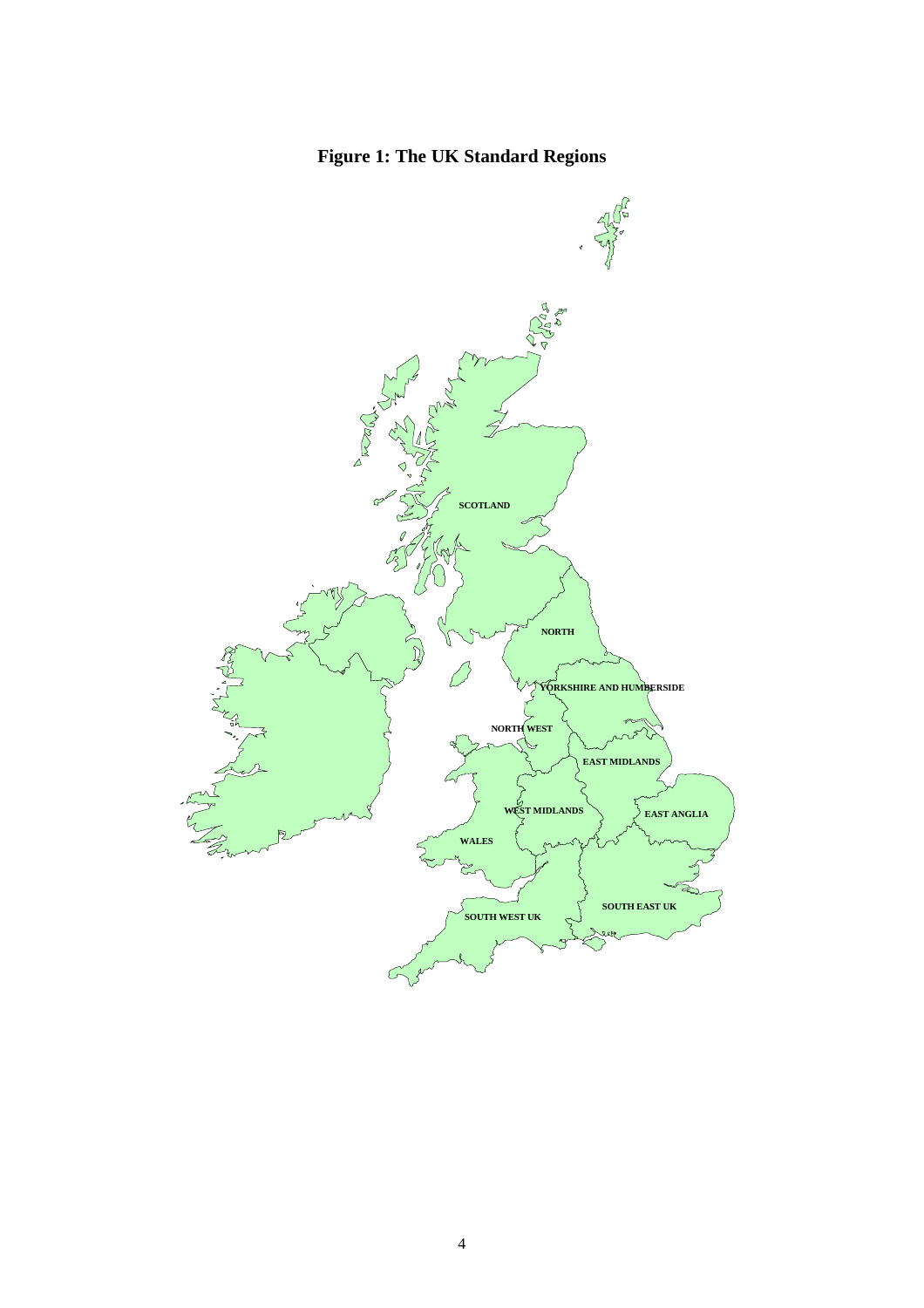As can be readily appreciated from Table 1 the data are unevenly spread across both the sectors and regions. With just over 54% of the sampled properties in the Retail sector and with 52% of the property data concentrated in just two regions, London and the South East. Reflecting the institutional bias to the South of England (IPD, 1996b).

|                       |               | <b>Sectors</b> |                           |     |
|-----------------------|---------------|----------------|---------------------------|-----|
| <b>Regions</b>        | <b>Retail</b> | <b>Office</b>  | <b>Industrial Overall</b> |     |
| London                | 28            | 26             | 17                        | 71  |
| The South East        | 51            | 20             | 31                        | 102 |
| South West            | 19            | 6              |                           | 32  |
| East Anglia           | 8             |                |                           | 17  |
| <b>East Midlands</b>  | 8             | 2              | 3                         | 13  |
| <b>West Midlands</b>  | 13            | 2              |                           | 19  |
| Yorks, and Humberside | 14            |                | 3                         | 21  |
| The North West        | 16            |                | 2                         | 23  |
| The North             |               |                |                           | 8   |
| Scotland              | Q             |                |                           | 15  |
| Wales                 | 3             |                |                           | 5   |
| <b>Overall</b>        | 76            | 74             | 76                        | 326 |

**Table 1: The Number of Data Points in Each Sector/Region**

#### *Descriptive Statistics*

Table 2 shows the descriptive statistics for the sector and regional data over the period 1981 to 1996, based on equal-weighted sector and regional portfolios. As can be see in Table 2 the best performing sector was Industrial property (12.62%) while the Office sector performed the worst (9.40%). The best performing region was the East Midlands (13.31%) and the worst Scotland (10.56%). However, high returns were not necessarily associated with higher levels of risk (standard deviation). The lowest level of risk in the sectors was in Retail which offered the second best returns. While the region with the highest risk (London) showed the second worst returns. In the UK Offices, especially in London, performing the worst over this period.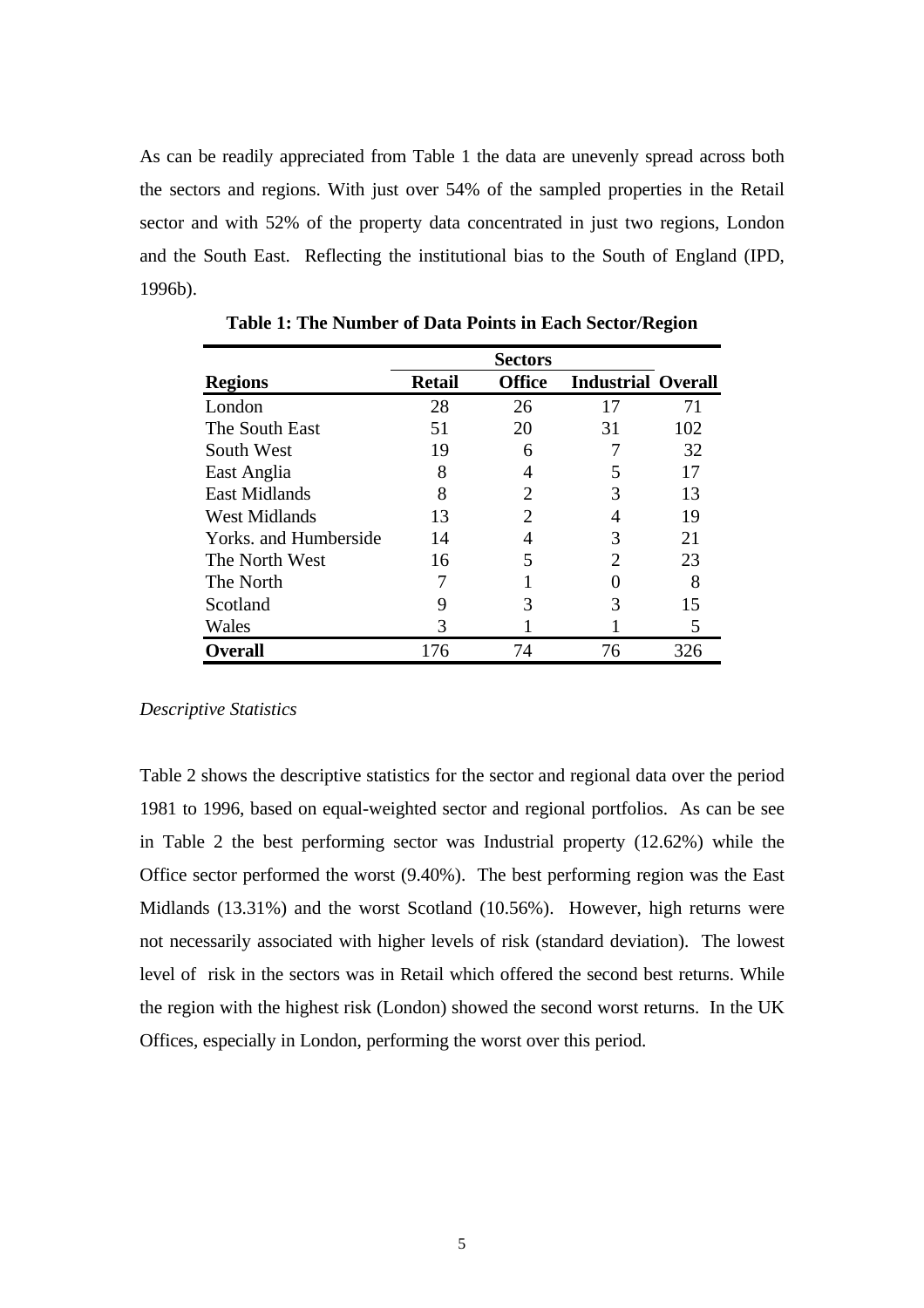|                         | Mean   | SD    | Average     |
|-------------------------|--------|-------|-------------|
| <b>Sector/Region</b>    | $(\%)$ | (% )  | Correlation |
| <b>Sectors</b>          |        |       |             |
| Retail                  | 11.21  | 8.76  | 0.79        |
| Office                  | 9.40   | 11.20 | 0.84        |
| Industrial              | 12.62  | 11.81 | 0.78        |
| <b>Standard Regions</b> |        |       |             |
| London                  | 10.64  | 11.38 | 0.83        |
| <b>South East</b>       | 10.88  | 9.78  | 0.86        |
| South West              | 11.83  | 8.75  | 0.87        |
| East Anglia             | 11.19  | 9.48  | 0.86        |
| East Midlands           | 13.31  | 10.12 | 0.86        |
| West Midlands           | 11.05  | 8.44  | 0.86        |
| Yorks, and Humberside   | 11.80  | 8.43  | 0.87        |
| The North West          | 11.49  | 7.75  | 0.85        |
| The North               | 10.73  | 7.08  | 0.76        |
| Scotland                | 10.56  | 6.11  | 0.80        |
| Wales                   | 10.91  | 7.74  | 0.76        |

**Table 2: Descriptive Statistics**

The correlation coefficient plays a major role in determining the place of an asset in a portfolio in MPT. As it is through the less than perfect positive correlation between assets that diversification is achieved. Since the sector and regional data incorporate the same properties, the average correlation coefficients can be used to compare the potential benefits of diversification across regions in the same sector with sector diversification within a region. The average correlation values presented in Table 2 shows that the amount of risk reduction that can potentially be achieved within the UK real estate market is likely to be small, due to the high average correlation's between the assets. However, whether sector or regional factors are relatively more important in explaining real estate returns can not be derived from inspection of average risk and return levels. The next section therefore presents a simple method to quantify the impact of sector and regional factors to real estate portfolio selection.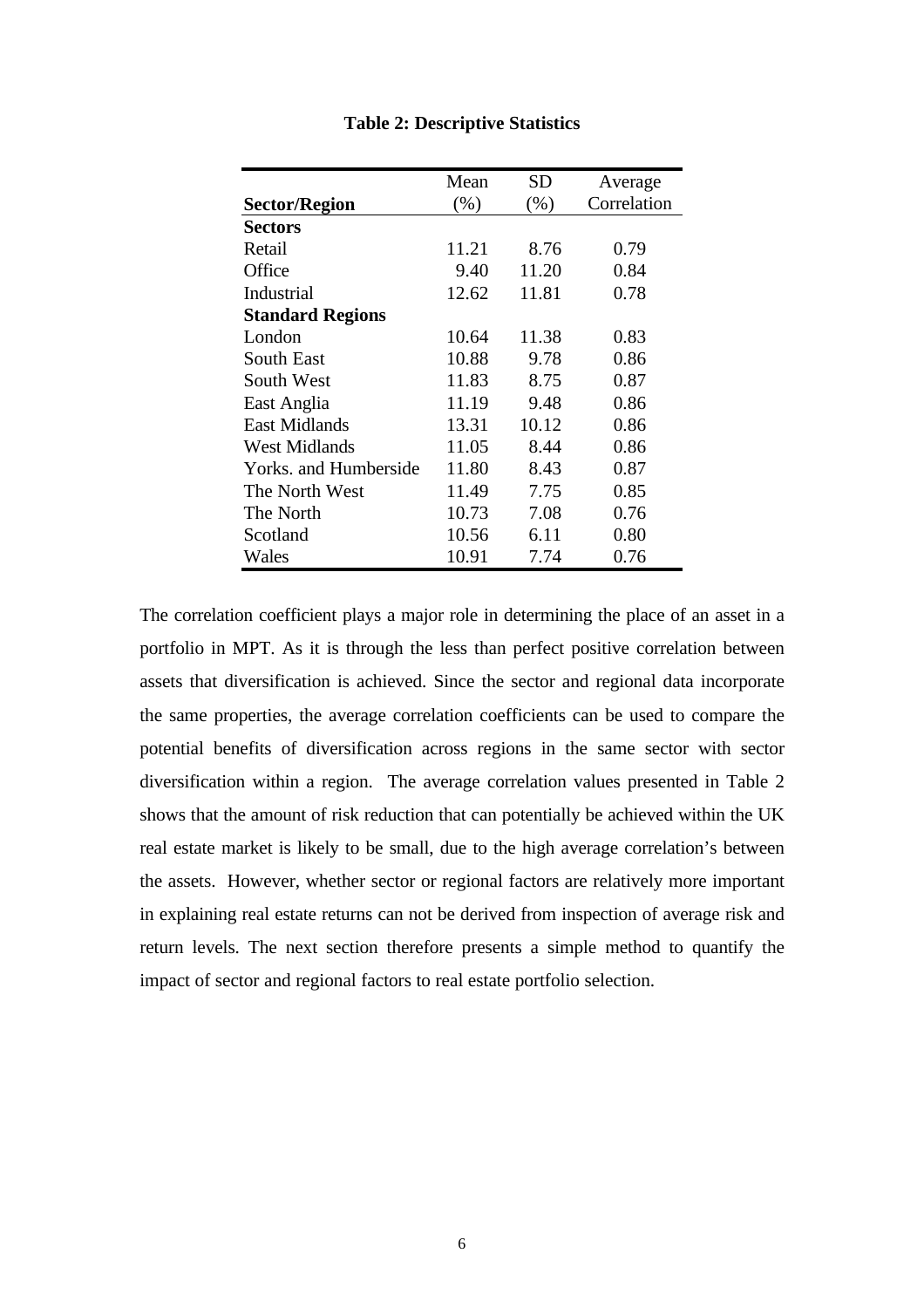#### **Method**

In order to separate the sector factor effects from regional factor effects, we apply the approach of Heston and Rouwenhorst (1994) and Beckers, Connor and Curds (1996) and postulate the following model for the return on the *ith* property that belongs to region *j* and sector *k* :

$$
R_i = \alpha + \sum_{j=1}^{M} \beta_{i,j} F_j + \sum_{k=1}^{L} \lambda_{i,k} F_k + \varepsilon_i \qquad (1)
$$

where:

| $R_i$              | $=$ the return of property i in time period t      | $i = 1,N$         |
|--------------------|----------------------------------------------------|-------------------|
| α                  | $=$ the return on the market in general            |                   |
| $\beta_i$          | $=$ the return to the regional factor $\mathbf{i}$ | $i = 1, \dots M$  |
| $\lambda_{\rm k}$  | $=$ the return to the sector factor $k$            | $k = 1, \dots, L$ |
| $\rm F_i$          | $= 1$ if the property is in region j, 0 otherwise. |                   |
| $\rm F_k$          | $= 1$ if the property is in sector k, 0 otherwise  |                   |
| $\epsilon_{\rm i}$ | $=$ a random error term                            |                   |

The formulation used in Equation (1) is a very simple factor model of returns with zero/one exposures to the explanatory variables (sectors and regions) which elegantly allows for the separation of the regional and sector effects, but rules out any interaction between these effects. That is a property's return is broken down into two components: a sector factor return and a regional factor return. It is also assumed that the property-specific disturbances have a zero mean and finite variance for returns in all sectors and regions, and are uncorrelated across properties..

However, it is not possible to estimate Equation (1) directly by cross-sectional regression techniques, because it is undefined, due to the perfect multicollinearity between the regressors. Since the regional and sector dummies add up to a unit vector across properties, as every property location is in one sector and one region. As a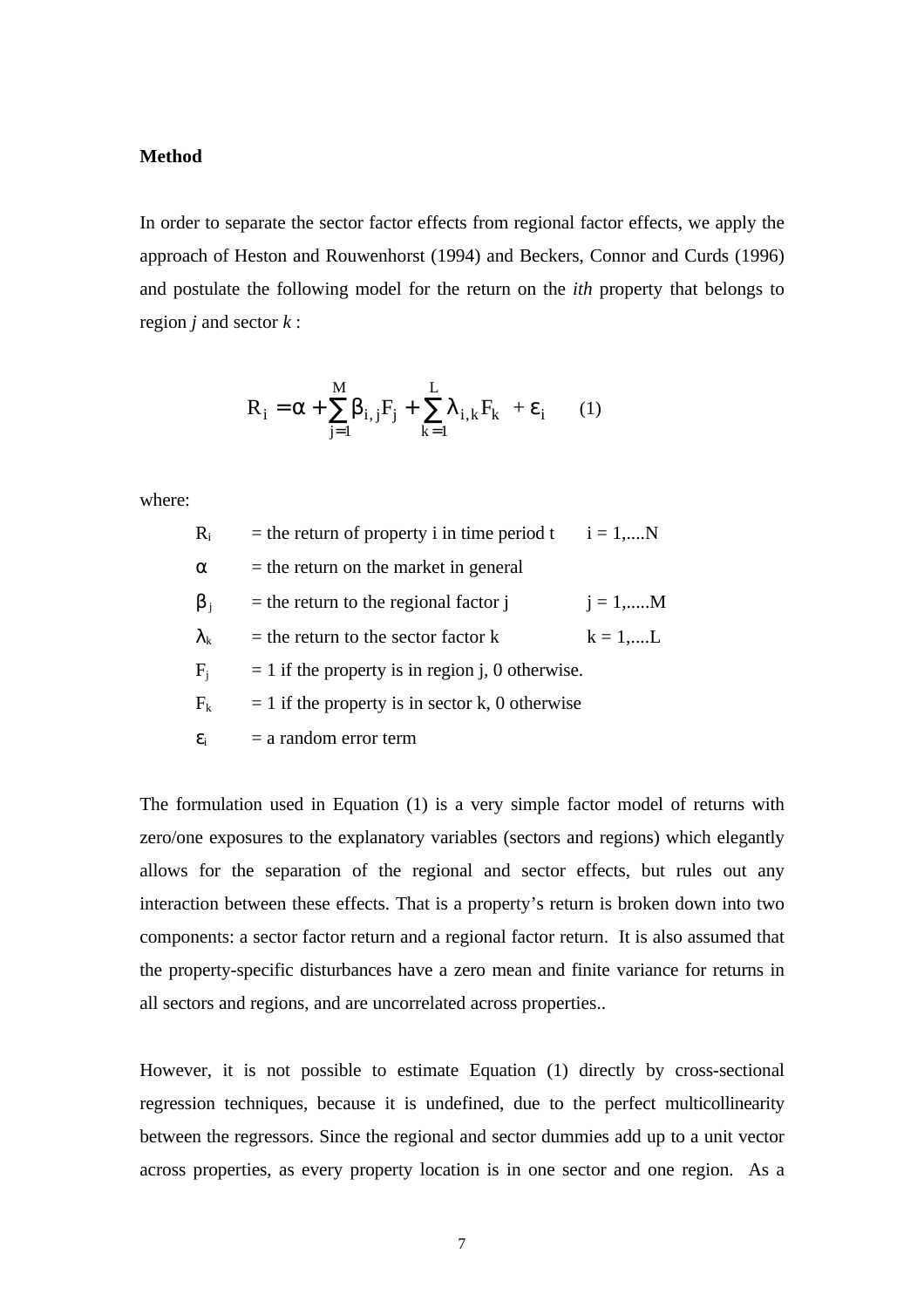result there is no unique way of identifying sector and regional effects, we can only measure cross-sectional differences between regions and cross-sectional differences between sectors.

The usual identifying restriction employed in this case is to force one of the  $\beta_j$  and one of the  $\lambda_k$  to be zero. Mechanically one would arbitrarily choose one region in one sector as a base, and estimate Equation (1) under the restriction that this sector/region is zero. This however makes the estimated coefficients very difficult to interpret. For example, if we were to force the Industrial sector factor to zero as well as the Scottish regional factor, each of the coefficients of the dummy variables in Equation 1 would now indicate the sector and regional effects on real estate returns net of Industrial properties located in Scotland, which probably means very little to the casual observer.

Suits (1984) and Kennedy (1986) both suggest, however, that once the restricted version of Equation (1) is estimated the coefficients of the eliminated region and sector can be recovered by adding any constant *h* to each  $\beta_j$  and any constant *c* to the  $\lambda_k$ , while  $(h+c)$  is subtracted from the intercept  $\alpha$ . Since the addition and subtraction of a constant leaves the values of  $\varepsilon_i$  unaffected. Where *h* is determined as  $-(\sum P_j \beta_j)$  and *c* by  $-(\sum P_k \lambda_k)$ . Where  $P_j$  and  $P_k$  are the proportions of the data in each region j and sector k respectively. Notice that if the identifying restrictions  $\sum \beta_j F_j = 0$  and  $\sum \lambda_k F_k = 0$  were imposed, then the ordinary least squares estimate of Equation (1) would produce  $\hat{\alpha} =$  $\frac{1}{N}\sum_{i=1}^{N}$  $N \nightharpoonup_{i=1}$  $R_i$ i N as the estimate of the intercept  $\alpha$ . That is once the coefficients of the dummy variables are ignored the intercept value  $\alpha$  is the average performance of an equal-weighted portfolio of the sampled properties. Which not only makes the interpretation of Equation 1 easier to understand, as adding the two equality restrictions implies that the sector and regional factor returns are now measured net of the equal-weighted market return, but as the advantage of using all the sector and regional data.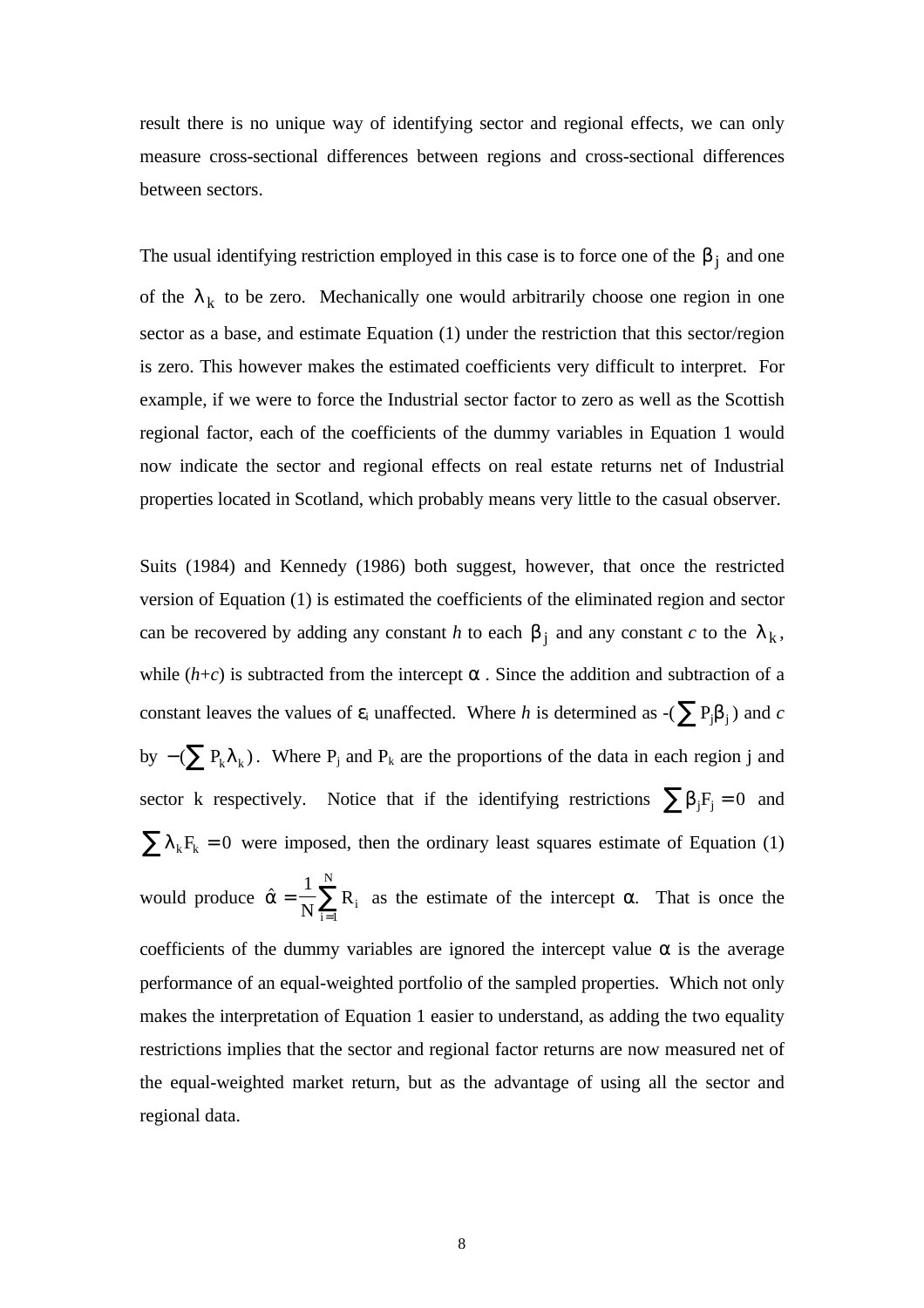So for example, if property returns market-wide are mostly positive in general in a given year and Office properties are also rising but less so than the market, then the Office factor return will be negative. The same holds for the regional factors. If property returns are generally positive and Scottish properties are also rising but by less than in most other regions, then the Scottish regional factor return will be negative. The amount of an property's return arising from each factor component dependent on its exposure to that source.

Thus the estimated coefficients of the dummy variables using Equation 1 for each of the sector factors,  $\lambda_k$  can be interpreted as the return net of the equal-weighted property portfolio that is invested only in sector k and has no position in other sectors. This sector portfolio is regionally diversified, in the sense that it has the same regional composition as the equal-weighted property wide portfolio, and is therefore a pure sector investment. In a similar way the estimated coefficient of  $\beta_j$  is the return of region j above the equal-weighted property portfolio of a diversified portfolio of sectors within the region and so represents a pure regional investment. The estimated magnitude of the coefficients of  $\lambda_k$  and  $\beta_j$ , therefore, indicate the performance of the sectors and regions in each year above and beyond that of the property market and so the relative importance of the sectors/regions in determining the performance of the property portfolio in general.

The estimation procedure also allows a decomposition of the actual return of an equally weighted sector or regional portfolio into a number of components of interest. For example, the actual return of a sector portfolio  $R_k$  can be broken down into a factor a common to all sectors,  $\alpha$ , sector-specific component  $\lambda_k$ , and the average of the regional effects of the properties that make up the sector,

$$
R_{k} = \hat{\alpha} + \frac{1}{M_{k}} \sum_{i} \sum_{j=1}^{11} \hat{\beta}_{j} F_{ij} + \hat{\lambda}_{k}
$$
 (2)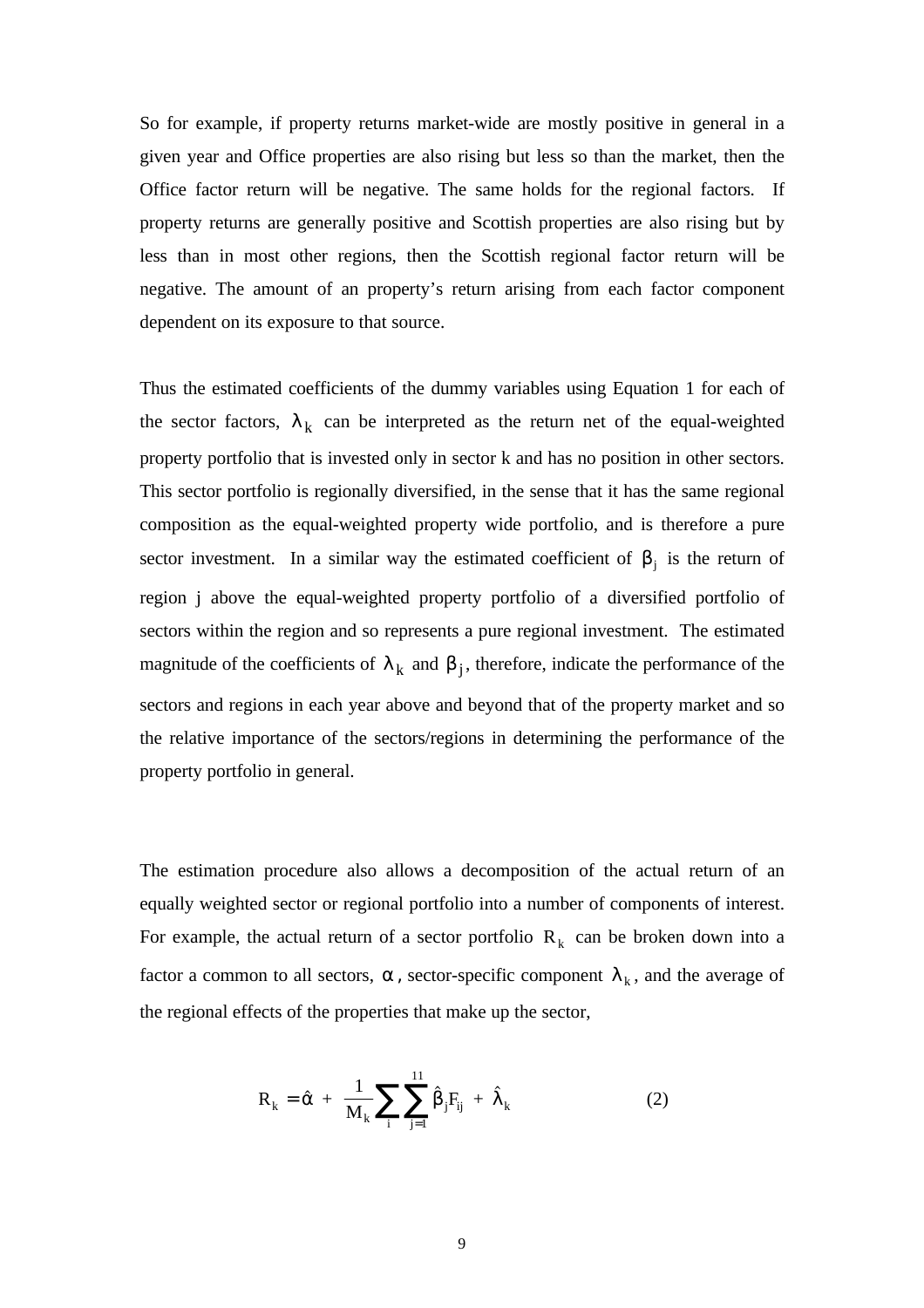where the i-summation is taken over the properties in sector k. Equation (2) states that the return in the Office sector, for example, may differ from that of a UK wide equally weighted market portfolio for two reasons. First, because the regional composition of the Office market is different from the regional composition of the market as a whole. Second, the return on Office properties is different from that of real estate which are in the same region but located in a different sector.

In a similar way the actual return of a regional property portfolio  $R_j$  can be decomposed into a factor common to all regions,  $\alpha$ , the weighted average of several sector factors and a regional-specific factor,  $\beta_j$ ,

$$
R_{j} = \hat{\alpha} + \hat{\beta}_{j} + \frac{1}{L_{j}} \sum_{i} \sum_{k=1}^{3} \hat{\lambda}_{k} F_{ik}
$$
 (3)

where the i-summation is taken over the properties in region j.

The excess returns can then be found by subtracting  $\hat{\alpha}$  from each sector and regional return and then decomposing the variance of the excess returns into a pure sector (regional) component and a weighted average regional (sector) component.

Note that the regressions above produce the net return effects of the sector and regional factors for one particular year. By running the cross-sectional regressions for each year a *time-series* of geographically-diversified sector portfolio returns,  $\hat{\alpha}_t + \hat{\lambda}_{kt}$ , and sector-diversified regional portfolios,  $\hat{\alpha}_t + \hat{\beta}_{jt}$ , are obtained. These returns can then be used to analyse the sources of variation in sector and regional portfolio returns.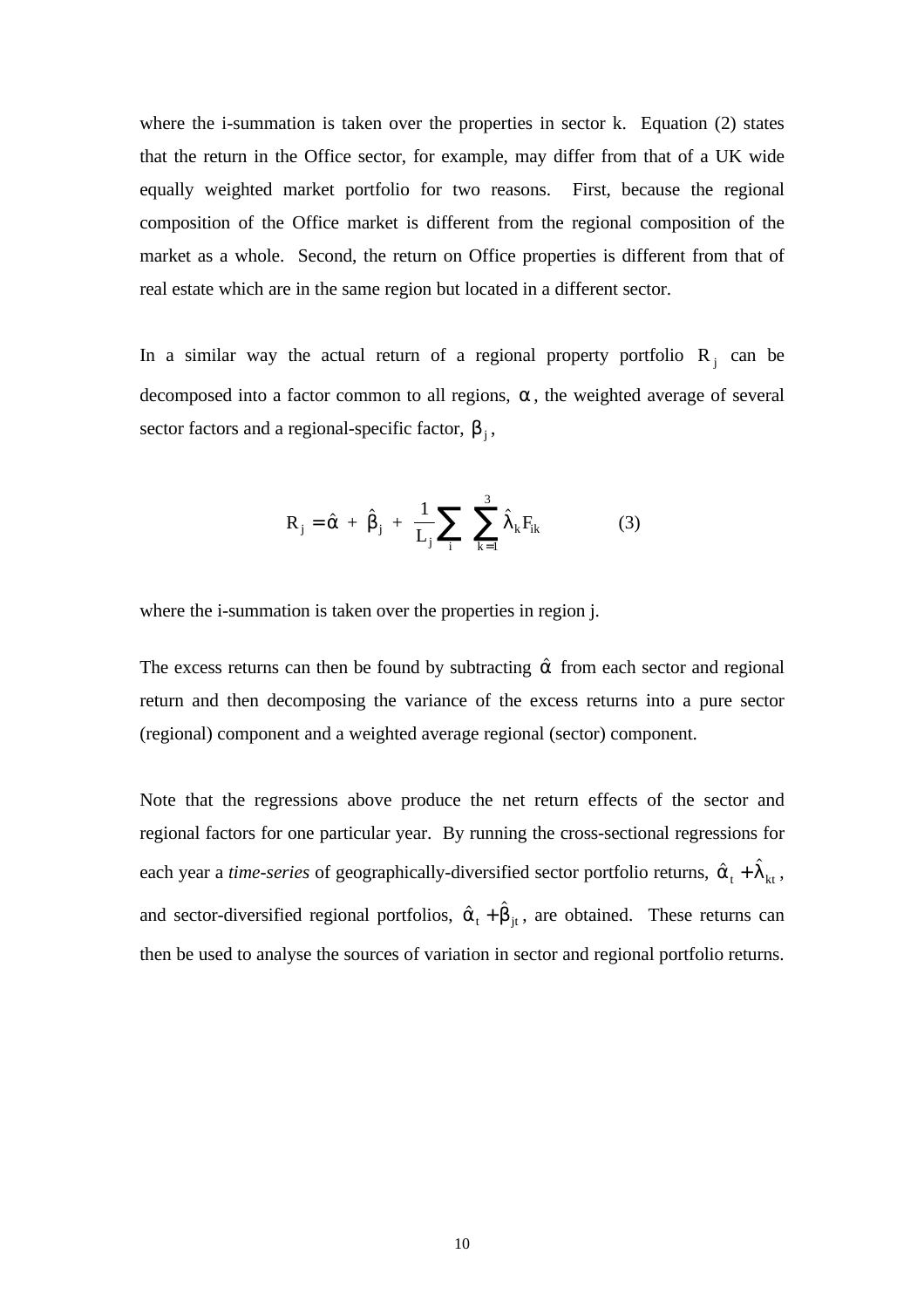#### **Relative Importance of Sector/Regional Effects**

The decomposition of the excess sector and regional portfolio returns are shown in Table 3. For example, the first row shows that over the period 1981 to 1995 an equalweighted Retail sector portfolio, with the same regional composition as the equalweighted UK property portfolio, achieved a return on average of 0.03% per annum above that of the market in general, with a variance of 12.25% squared per year. The South East region meanwhile under-performed the equal-weighted property portfolio by -0.41% per annum on average, with a variance of 1.65% squared per year.

The top panel of Table 3 shows that the majority of the variance of the excess equally weighted sector returns can be attributed to sector-specific effects. The variance of the combined regional effects accounting for an average of only 1% of the variation in excess sector returns, due in part to the diversification of the sectors across the regions. However, the more important reason becomes clearer from inspection of decomposition of the regional effects in the lower panel in Table 6. Since although most of the variation in excess regional returns is due to regional effects, with the average sector effects accounting for only 16.6%, the average variance of the pure regional effects is only 8.83% squared, compared with the average variance of the pure sector effect at 18.35% squared.

The most notable feature in Table 3 then is that the average absolute value of the sector coefficients (1.09%) is more than twice that of the regional coefficients (0.54%), while the average sector variance (18.35% squared) is more than double the variance of the regions (8.83% squared). Also, except for investment in the peripheral regions (The North, Scotland and Wales) the variances of each sector effect is greater than for each regional effect. Consequently, sector effects account for most of the variation in property returns.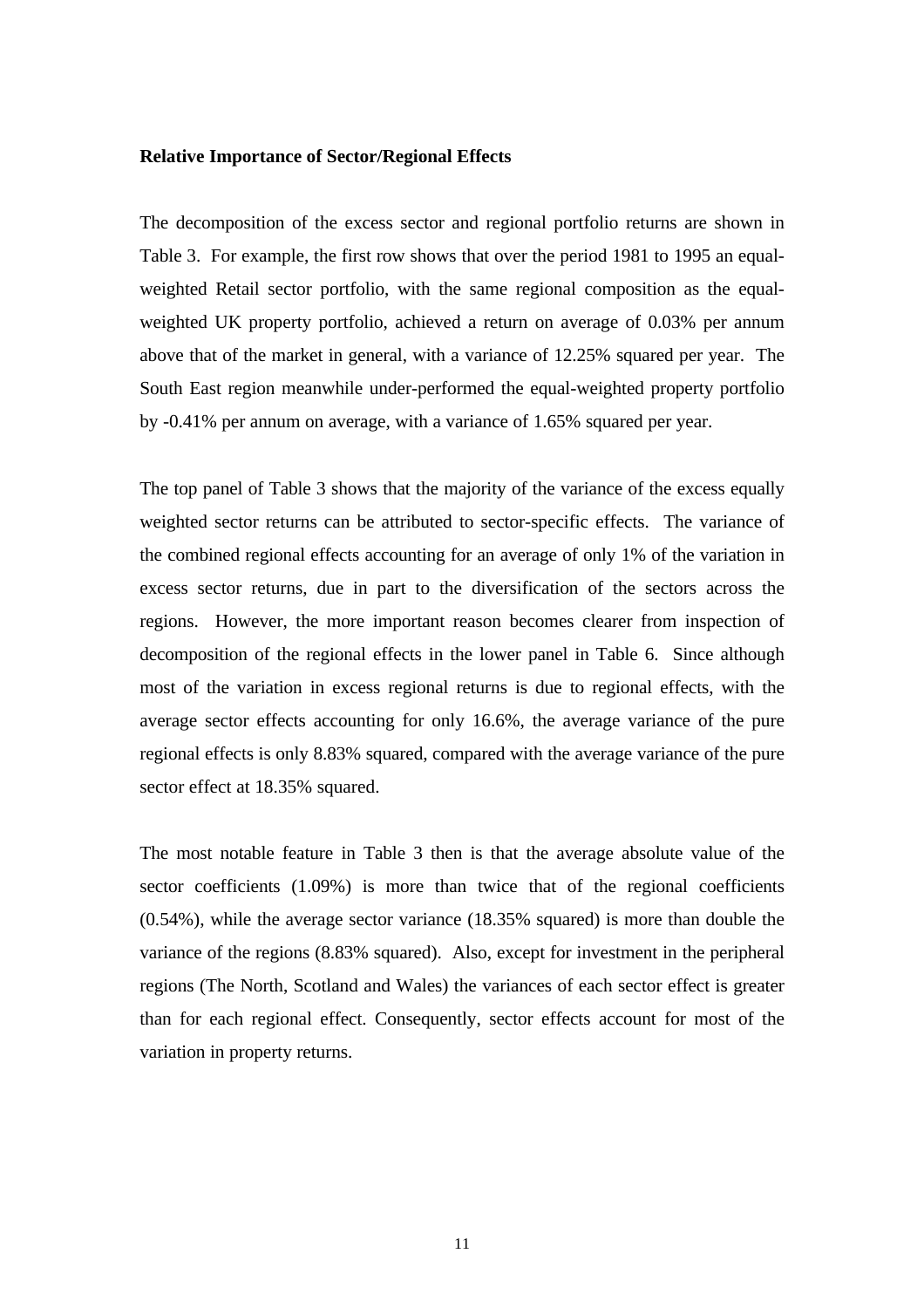## **Table 3: The Decomposition of Excess Returns into Sector and Regional Factor Effects**

| <b>Sector</b>           |             | <b>Pure Sector</b><br><b>Effect</b> |                           | <b>Sum of Regional</b><br><b>Effects</b> |                           |
|-------------------------|-------------|-------------------------------------|---------------------------|------------------------------------------|---------------------------|
|                         | <b>Mean</b> | <b>Variance</b>                     | <b>Ratio</b><br>to market | Variance                                 | <b>Ratio</b><br>to market |
| Retail                  | 0.03        | 12.25                               | 1.039                     | 0.13                                     | 0.010                     |
| Office                  | $-1.68$     | 11.95                               | 1.002                     | 0.26                                     | 0.021                     |
| Industrial              | 1.57        | 30.85                               | 1.056                     | 0.15                                     | 0.005                     |
| <b>Absolute Average</b> | 1.09        | 18.35                               | 1.032                     | 0.18                                     | 0.012                     |

|                         |             | <b>Sum of Sector</b><br><b>Effects</b> |                           | <b>Pure Regional</b><br><b>Effect</b> |                           |
|-------------------------|-------------|----------------------------------------|---------------------------|---------------------------------------|---------------------------|
| <b>Region</b>           | <b>Mean</b> | Variance                               | <b>Ratio</b><br>to market | Variance                              | <b>Ratio</b><br>to market |
| London                  | $-0.26$     | 0.96                                   | 0.117                     | 8.20                                  | 0.913                     |
| South East              | $-0.41$     | 0.21                                   | 0.128                     | 1.65                                  | 1.545                     |
| South West              | 0.65        | 0.15                                   | 0.129                     | 1.14                                  | 0.779                     |
| East Anglia             | $-0.02$     | 0.35                                   | 0.277                     | 1.28                                  | 0.670                     |
| East Midlands           | 2.06        | 0.26                                   | 0.094                     | 2.73                                  | 1.157                     |
| West Midlands           | $-0.26$     | 0.99                                   | 0.168                     | 5.90                                  | 1.460                     |
| Yorks. and Humberside   | 0.75        | 1.06                                   | 0.175                     | 6.07                                  | 1.622                     |
| The North West          | 0.57        | 1.86                                   | 0.302                     | 6.16                                  | 0.887                     |
| The North               | $-0.22$     | 7.33                                   | 0.422                     | 17.37                                 | 0.754                     |
| Scotland                | $-0.56$     | 0.22                                   | 0.010                     | 20.86                                 | 0.981                     |
| Wales                   | $-0.21$     | 0.22                                   | 0.008                     | 25.72                                 | 1.051                     |
| <b>Absolute Average</b> | 0.54        | 1.24                                   | 0.166                     | 8.83                                  | 1.074                     |

Note: The variance ratios do not sum to one due to a small covariance between the sector and regional effects

A conclusions confirmed by the average adjusted  $R^2$  values for the sector and regional effects from applying Equation (1) to the property data. As over the period from 1981 to 1995 on average the sector factors explained 22%, or more than one fifth, of the variability in real estate returns of the sampled property. While the regional factors accounted for a mere 8%. That is the sector factors are almost three times as important in explaining return variability of real estate than regional factors. Sector effects are consequently relatively more important than regional effects in determining property portfolio returns which as important implications for portfolio performance and risk reduction. The results may need to be viewed with caution, however, as they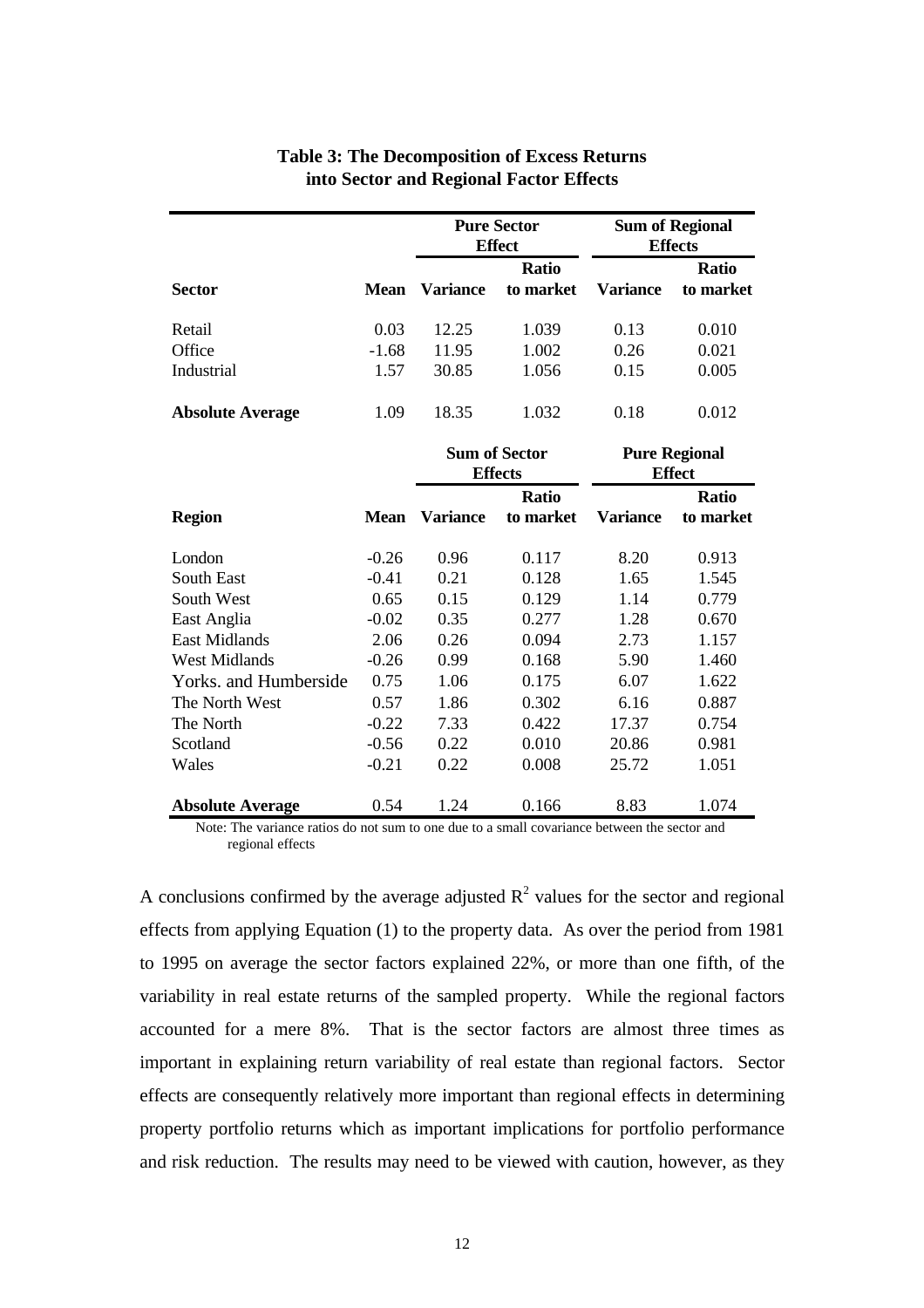may reflect the larger size of the sector categories and/or the more even spread of the data across the sectors compared with the regional data. Therefore are the results above simply a reflection of regressing three "large" so called sector portfolios against the returns data, rather than a true sector component?

In order to test this proposition three random portfolios were constructed from the sample by dividing the data in three equal sized "pseudo" sector portfolios. In other words three portfolio were randomly constructed by sampling, without replacement, from the data set irrespectively as to whether the property was from the Office, Retail or Industrial sectors. These "pseudo sector" factor portfolios were then regressed against the total returns data in the same way as the "actual" sectors above for each year and the results averaged over the fifteen periods. The results of which show a dramatic difference in explanatory power between the "actual" and "pseudo" sector factor portfolios. In comparison with an average R-squared value for the "actual" sectors of 22%, the "pseudo" sector portfolios averaged less than 0.5% and no more than 1.5% in any one period. As a consequence we can feel confident that categorising property into the three property-types Retail, Office and Industrial does indeed provide a significant explanation of real estate returns.

### **The Implications for Real Estate Fund Managers**

#### *Portfolio Performance*

Typically fund managers attempt to out-perform a benchmark of performance in two ways: (1) through *selection* (stock picking) and/or (2) *structure* tilting (that is holding different portfolio weights from those of the benchmark). In terms of structure bets a fund manager needs to know whether sector or regional variations from the benchmark portfolio achieve the greatest impact in performance. For example, suppose a UK real estate fund manager is considering a sector bet by increasing his weight into Industrials, or a regional bet as a result of a tilt towards London. Because the Industrial sector contributes 76 properties, while London contributes 71 properties to the sample (see Table 1) both tilts are almost equally diversified. The results from Table 3, however, indicate that replacing 10% of the properties in an equal-weighted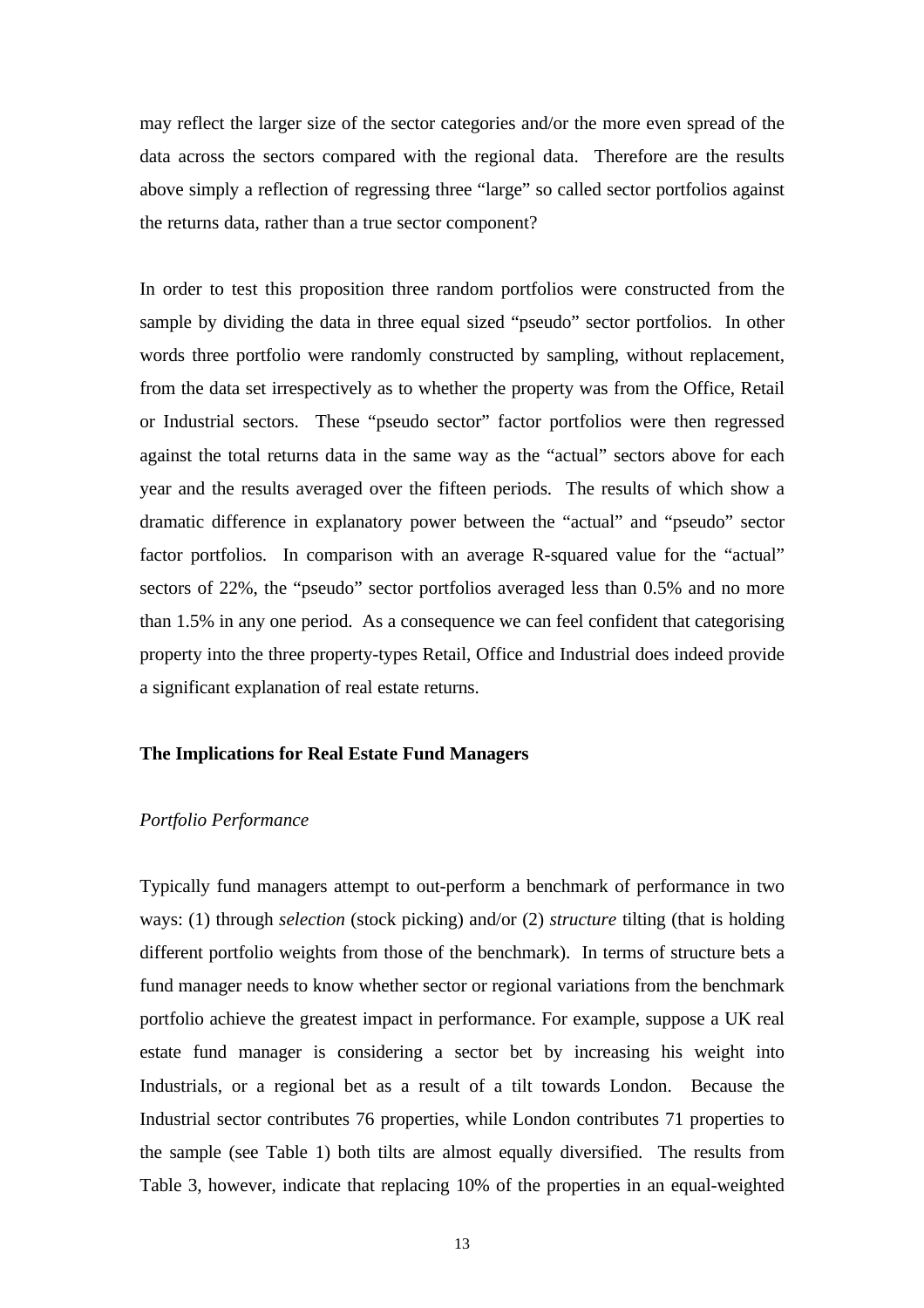UK property portfolio with London would have resulted a slight under-performance of -0.03% per year, with a tracking error variance of only 0.82% squared per annum. In comparison a 10% tilt by the fund manager into Industrial properties, while maintaining the regional composition of the portfolio, would have led to an overperformance of the benchmark portfolio of 0.16% per annum, with a tracking error variance of 3.09% squared per year. A tracking error variance almost four times greater than that for the London regional tilt. Therefore, as the tracking errors induced by tilting a portfolio away from the sector composition of the benchmark portfolio are greater than for regional tilts, real estate fund managers need to pay more attention to the sector rather than the regional composition of their portfolios.

#### *Sector and Regional Diversification*

The relative size of the sector and regional effects has important implications for risk reduction in a portfolio. For example when selecting properties, a real estate fund manager achieves risk reduction through the benefits of both sector and regional diversification. Therefore, when a fund manager wishes to reduce portfolio risk he needs to know whether a greater reduction in risk can be achieved by focusing on regions within a sector, or sectors within a region, or both. The results in Table 2 indicate that it is more important to diversify within a region across different sectors than to diversify within a sector across regions to obtain the largest reduction in portfolio risk. As shown by the fact that the variance of the sector factor effects is larger than the regional effects. This indicates that the average correlation of properties in different regions across a sector must be higher than the average correlation of properties in different sectors in the same region. In other words two properties in the same sector are closer substitutes than two properties in the same region. As a consequence compared with the average variance of an individual property, the reduction in risk of a naively diversified portfolio will be greater within a region across sectors than by sectors across regions. The amount of risk reduction obtainable given by the analytical expression of the relationship between the number of property holdings and volatility first expressed by Markowitz (1959) as follows: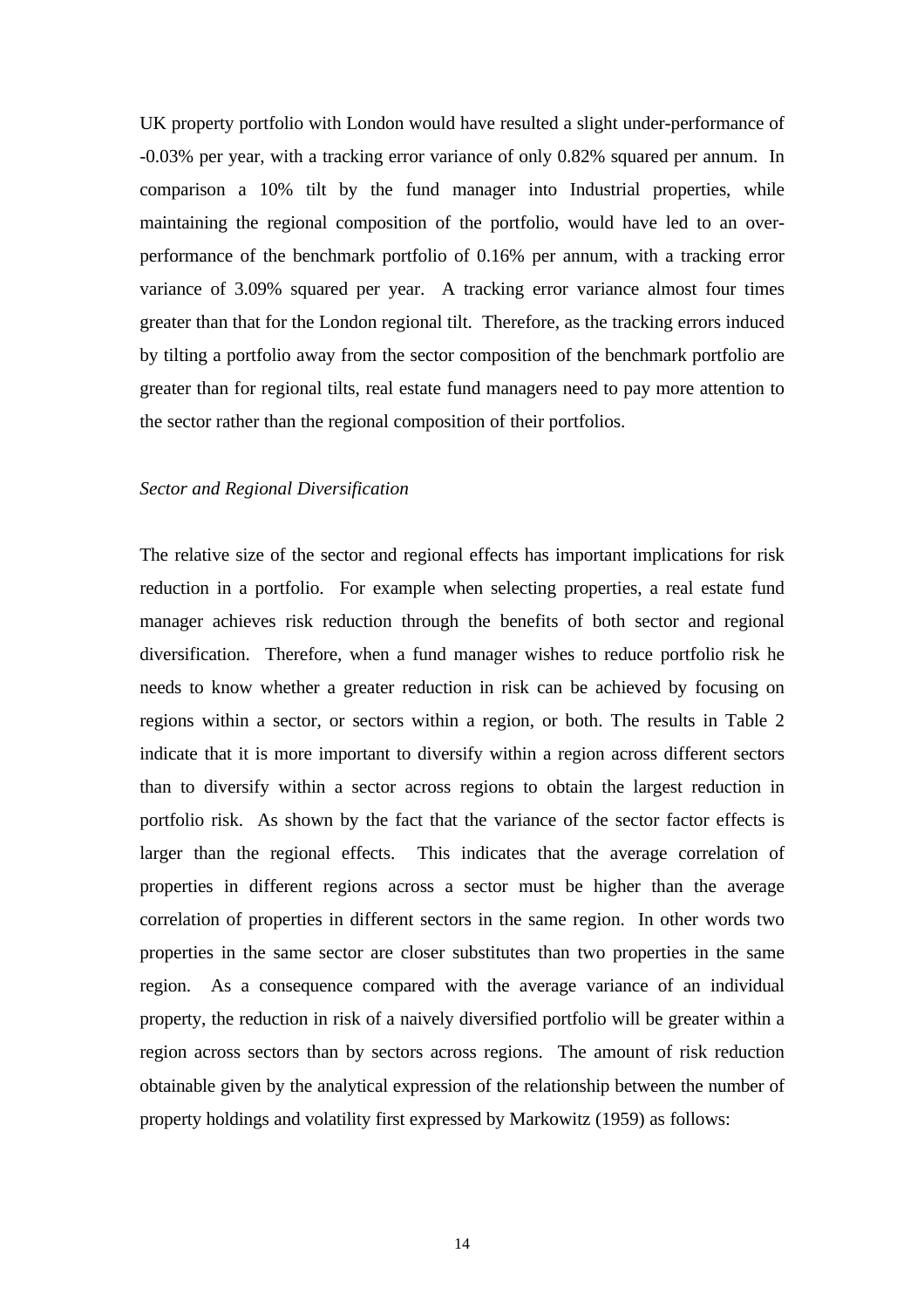$$
\sigma_p^2 = \frac{1}{n}\overline{\sigma}^2 + \frac{n-1}{n}\overline{\sigma}_{i,j}
$$

where:

 $\sigma_{\rm p}^2$  = portfolio variance  $\overline{\sigma}^2$  = average variance of all assets  $\overline{\sigma}_{i,j}$  = average covariance between all assets  $n =$  the number of assets

Therefore as n increases the first term on the RHS of the Equation tends to zero and the risk of the equal-weighted portfolio tends to the average covariance between the assets. However, the average covariance of a large group of properties is just the variance of an equal-weighted portfolio. The percentage reduction in portfolio risk from diversifying across sector and/or regions is simply one minus the ratio of the variance of the equal-weighted sector and regional portfolios to the average variance of the individual data.

For example, the average variance of an individual property across the whole sample is 144.1% squared per annum. In contrast the variance of the equal-weighted regional portfolio diversified across sectors is 85.2% squared. While the variance the equalweighted sector portfolio diversified across regions is 95.6% squared. By the same reasoning the variance the sector and regional portfolios diversified across all the sectors and regions is simply the variance of the equal-weighted property portfolio of the sample properties 79.7% squared. The level of risk reduction for each of these diversification approaches: (1) sectors across regions, (2) regions across sectors and (3) regional and sector diversification, as a percentage of the average variance of the individual properties is therefore 40%, 33% and 44% respectively. Thus sectors diversified across regions offers greater reductions in individual risk than regional diversification across sectors. In particular the level of risk reduction for the sectors across regions is comparable with that of a portfolio spread across all regions and sectors. As a consequence the sector allocation is a much more important decision than the regional spread of the portfolio.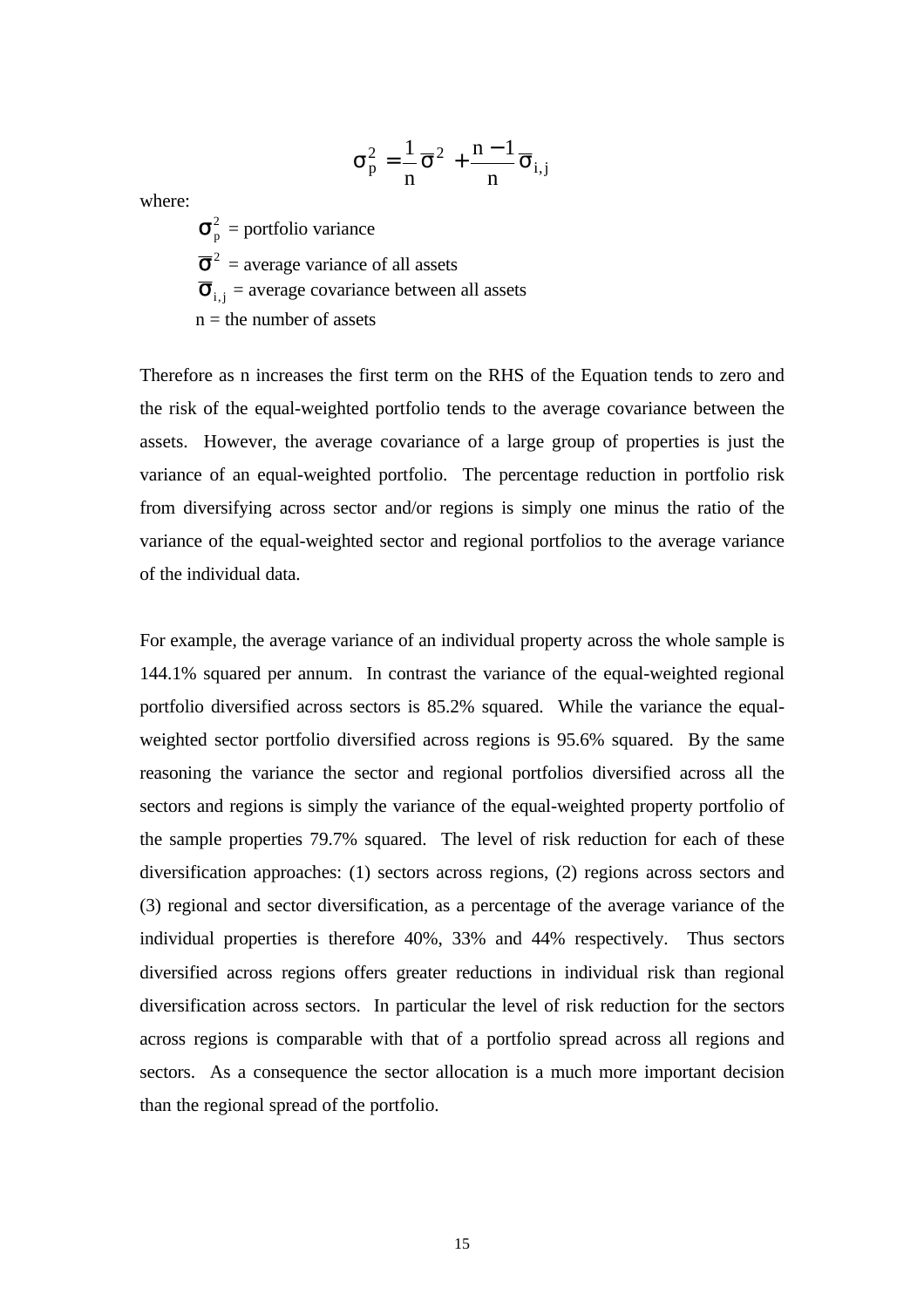However, as suggested previously the results here show that the level of risk reduction is limited with as much of half the variance in an individual property due to nonsystematic, or property specific, factors is still to be eliminated, even with a large number of property holding across diverse sectors and regions.. This indicates that naïve diversification is unlikely to lead to a large reduction in specific risk in a property portfolio in the UK. The implication of which is that for real estate fund managers greater care is needed in handling risk reduction in a property portfolio than is needed in other markets, and that even then a reduction in risk is very difficult to achieve.

#### **Conclusions**

A simple method to measure the relative importance of sector and regional factor effects has been presented. In particular it has been shown that sector factors are more important than regional factors in explaining real estate returns. This implies that the sector composition of the real estate fund should be the first level of analysis in constructing and managing a real estate portfolio for three reasons. First, sector effects account for most of the variation in property returns with sector factors explaining almost three times the variability in real estate returns than regional factors. Second, titling the sector weights of a real estate portfolio leads to much larger tracking errors than regional tilts between such a portfolio and a benchmark of performance. Finally, two properties in the same sector are closer substitutes than two properties in the same region, the potential for portfolio risk reduction is therefore greater by diversifying across sectors within a region than across regions within a sector. Consequently real estate fund managers need to pay closer attention to the sector allocation of their portfolios than the regional spread.